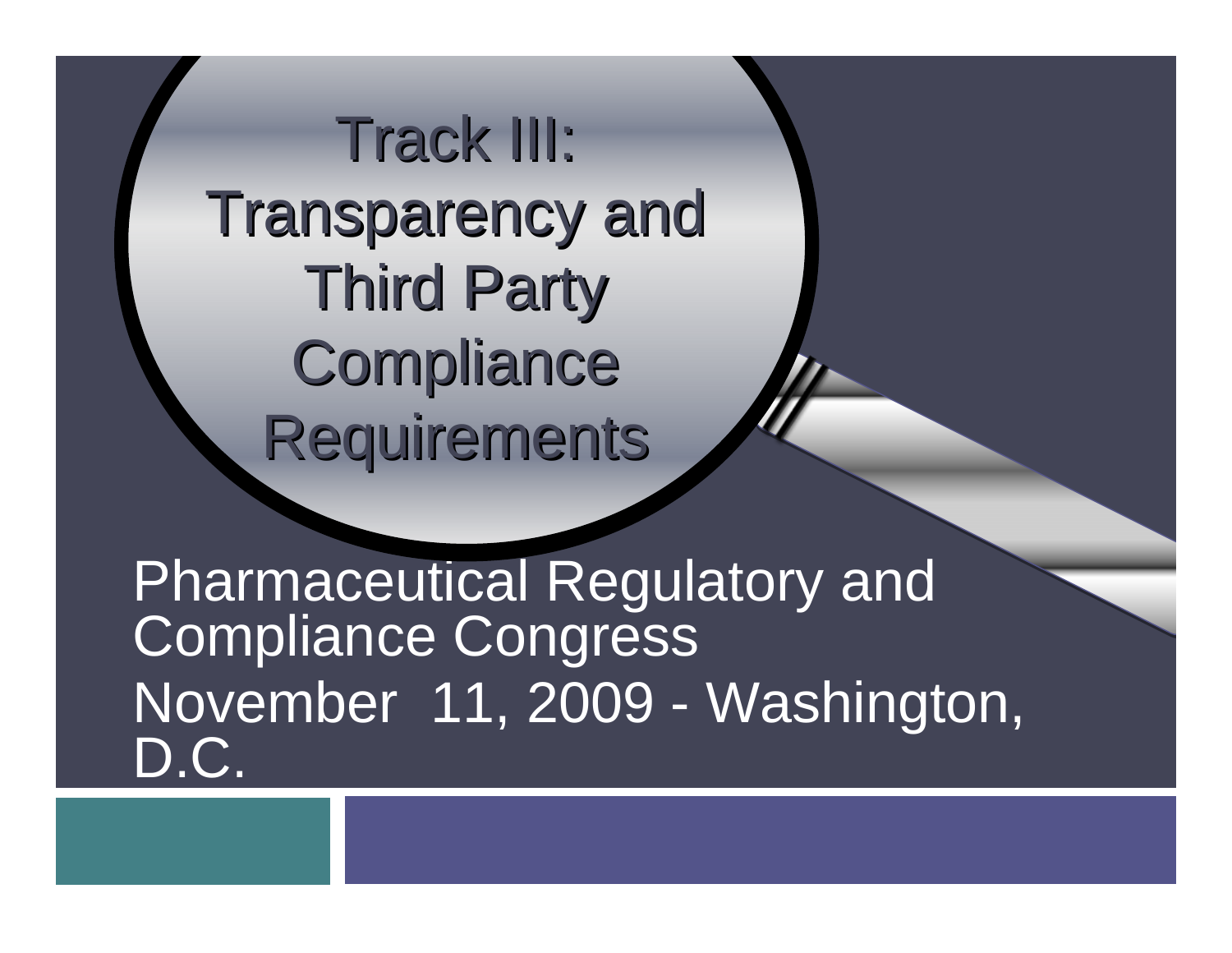## Your Co-Chairs



Eve Costopoulos Vice President, Global Compliance, Schering-Plough Corporation

Kris Curry Senior Director, Health Care Compliance Operations, Johnson & Johnson Pharmaceutical Research & Development

Greg Levine, Esq. Partner, Ropes & Gray LLP, Co-Chair, Life Sciences Practice Group

#### Paul Silver

Managing Director, Practice Leader, Life Sciences Advisory Services, Huron Consulting Group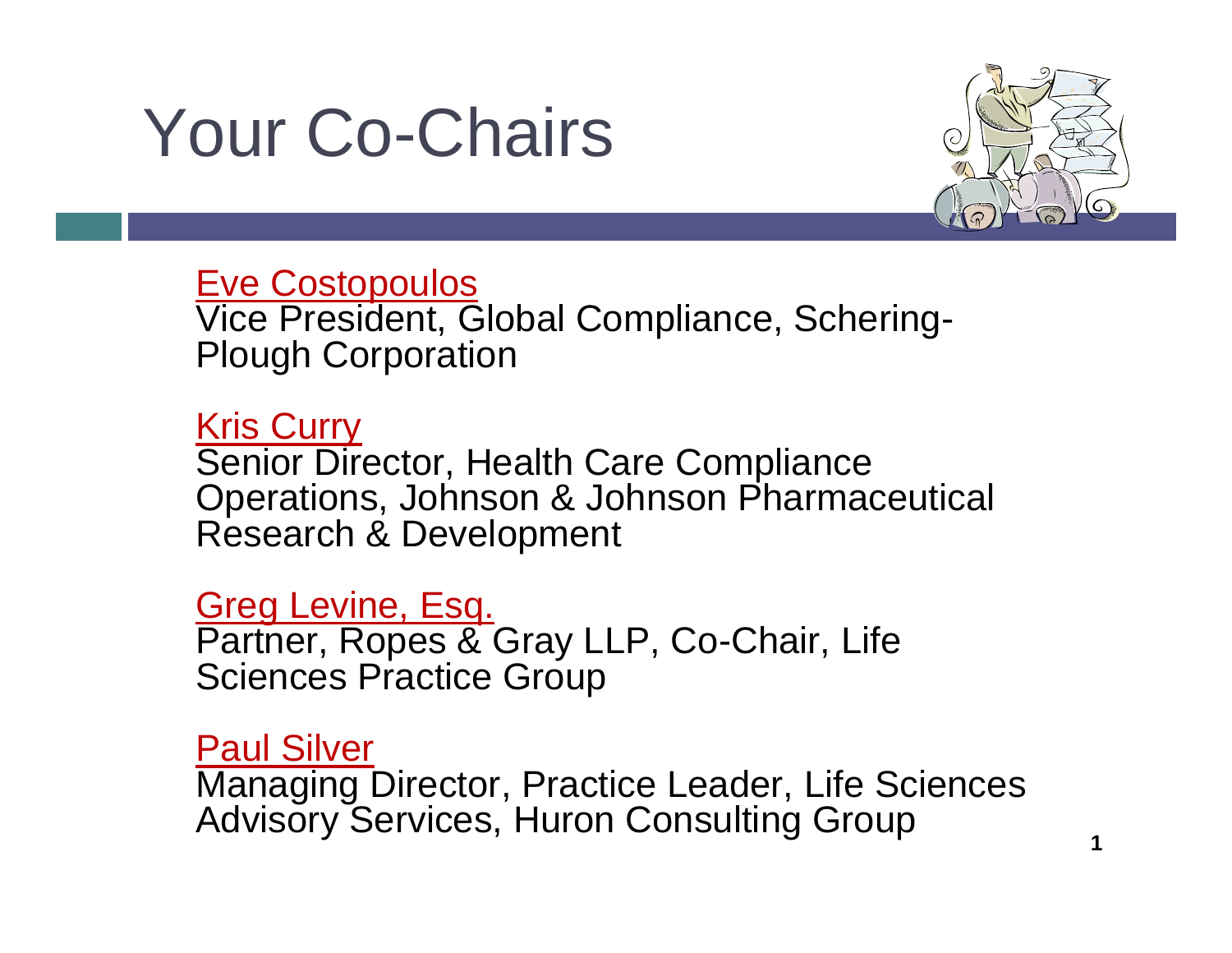# Today's Track Objectives



This track will help prepare your company to deal with current and upcoming compliance regulations by focusing on:

- Update on federal Sunshine Act legislation and industry impact of marketing disclosure laws
- $\Box$ Insights into clinical trial disclosure best practices and possible obligations
- □ An industry perspective on third-party data
- Tactical approaches to using third-party data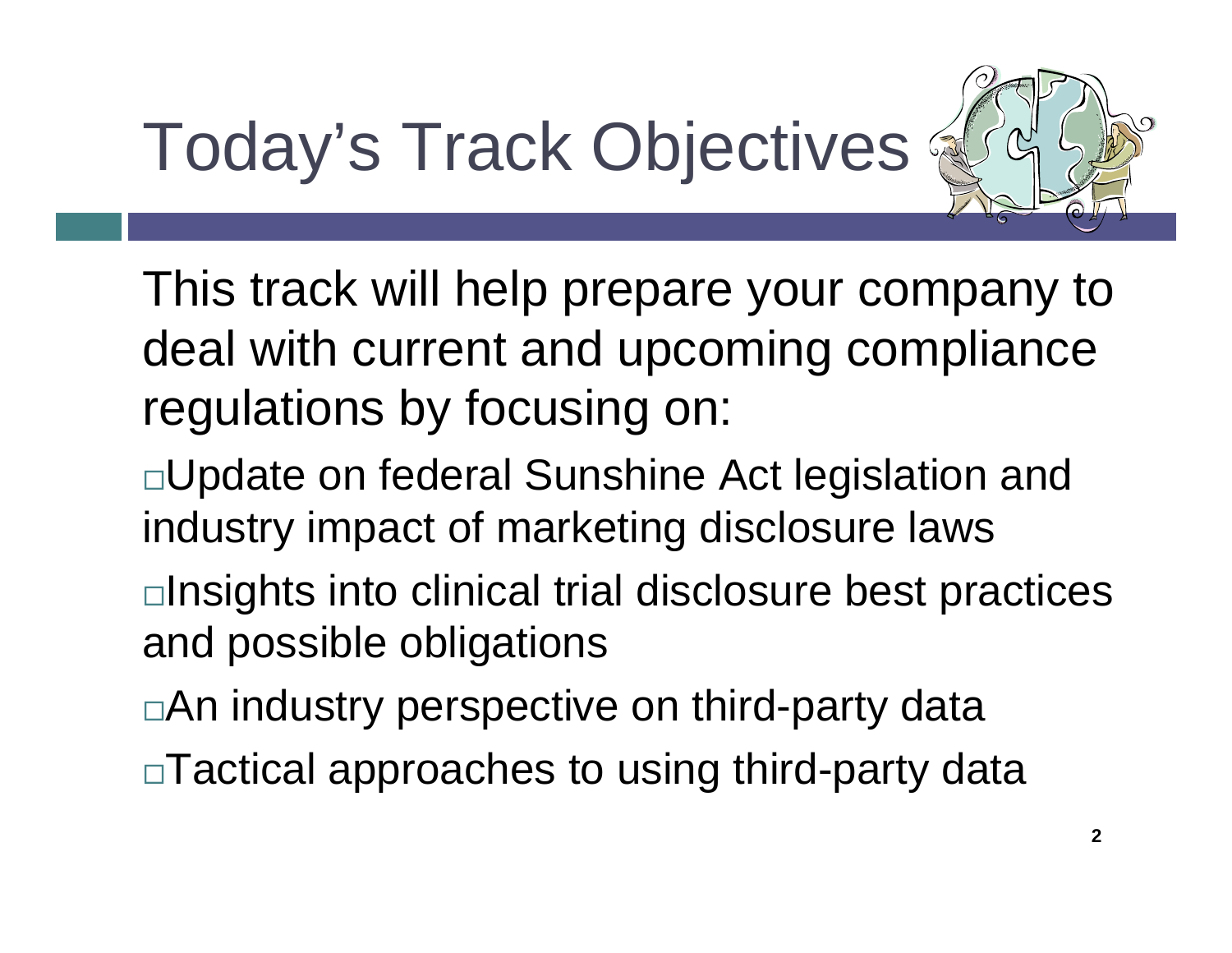#### Our Sessions For Today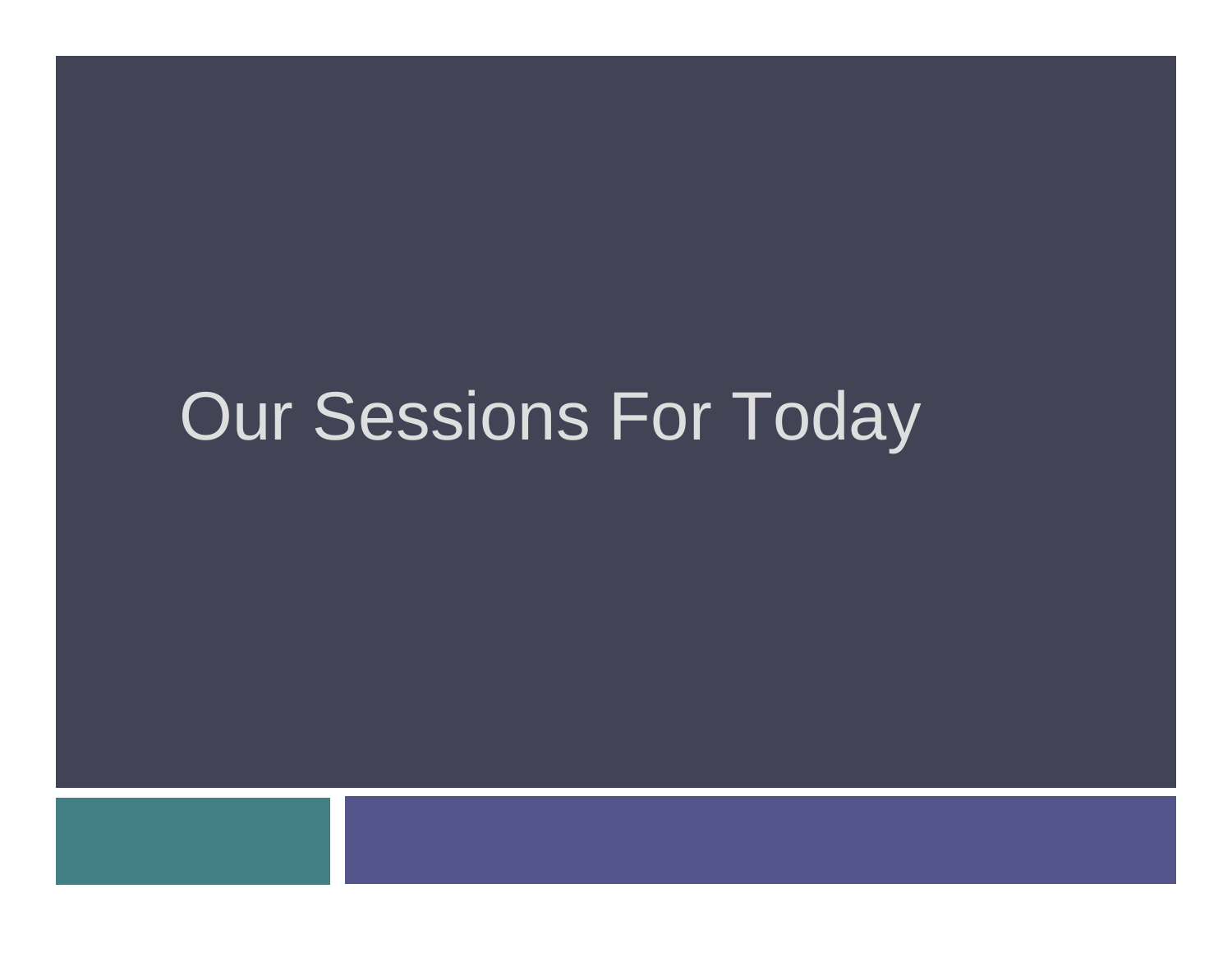



#### Sunshine Act: Latest Developments and Industry Impact

- □ Albert F. Cacozza, Jr., Esq. Partner, Ropes & Gray LLP; Former Counsel, Subcommittee on Labor, Committee on Labor and Human Resources, United States Senate
- $\Box$  Marina Pearlman Senior Corporate Counsel, Pfizer
- $\Box$  Greg Levine, Esq. Partner, Ropes & Gray LLP, Co-Chair, Life Sciences Practice Group (Moderator)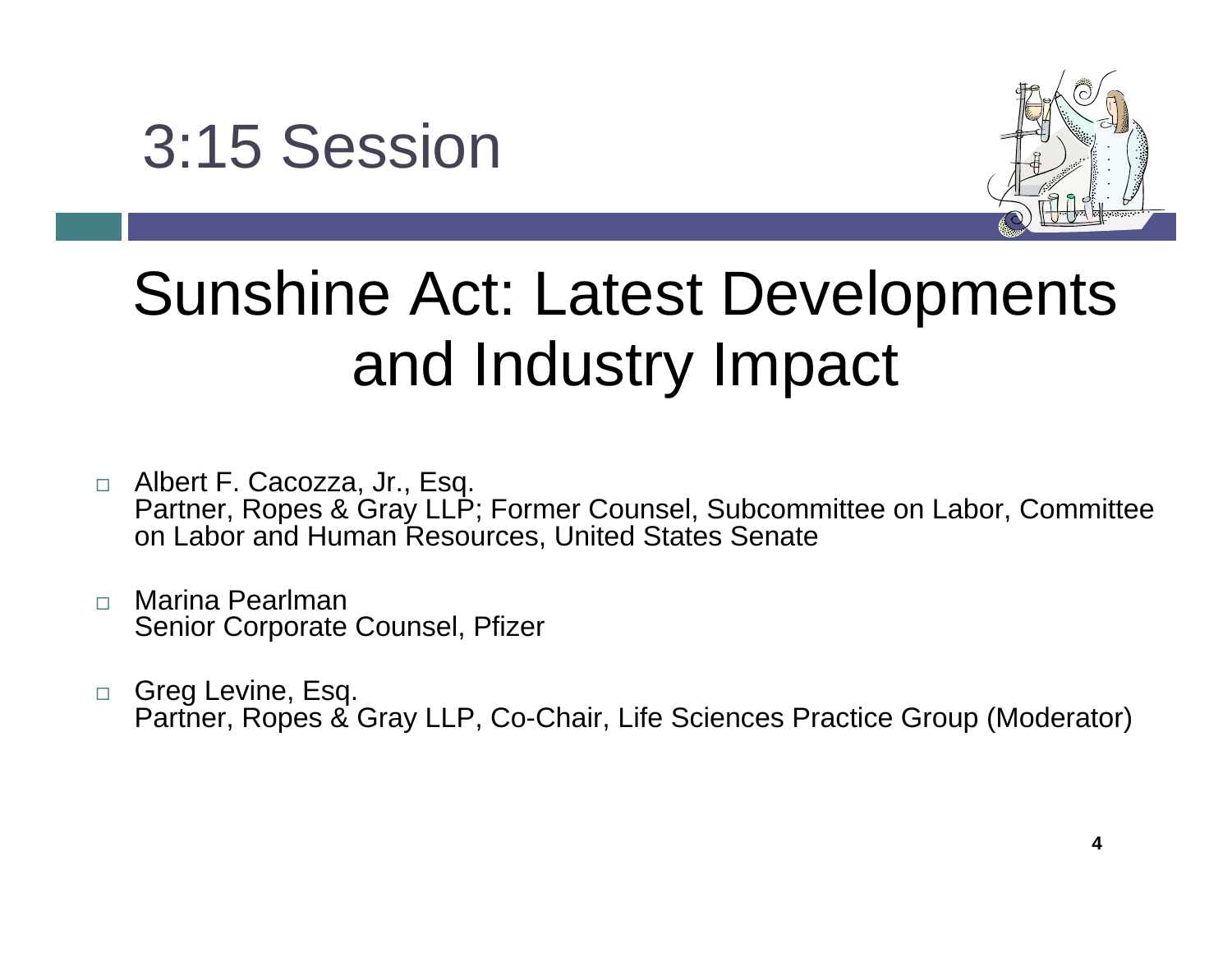



#### Disclosure of Clinical Trial Results: Obligations and Best Practices

- $\Box$ Mark DeWyngaert, PhD, Managing Director, Huron Consulting Group
- $\Box$  Craig A. Metz, PhD Vice President Regulatory Affairs, GlaxoSmithKline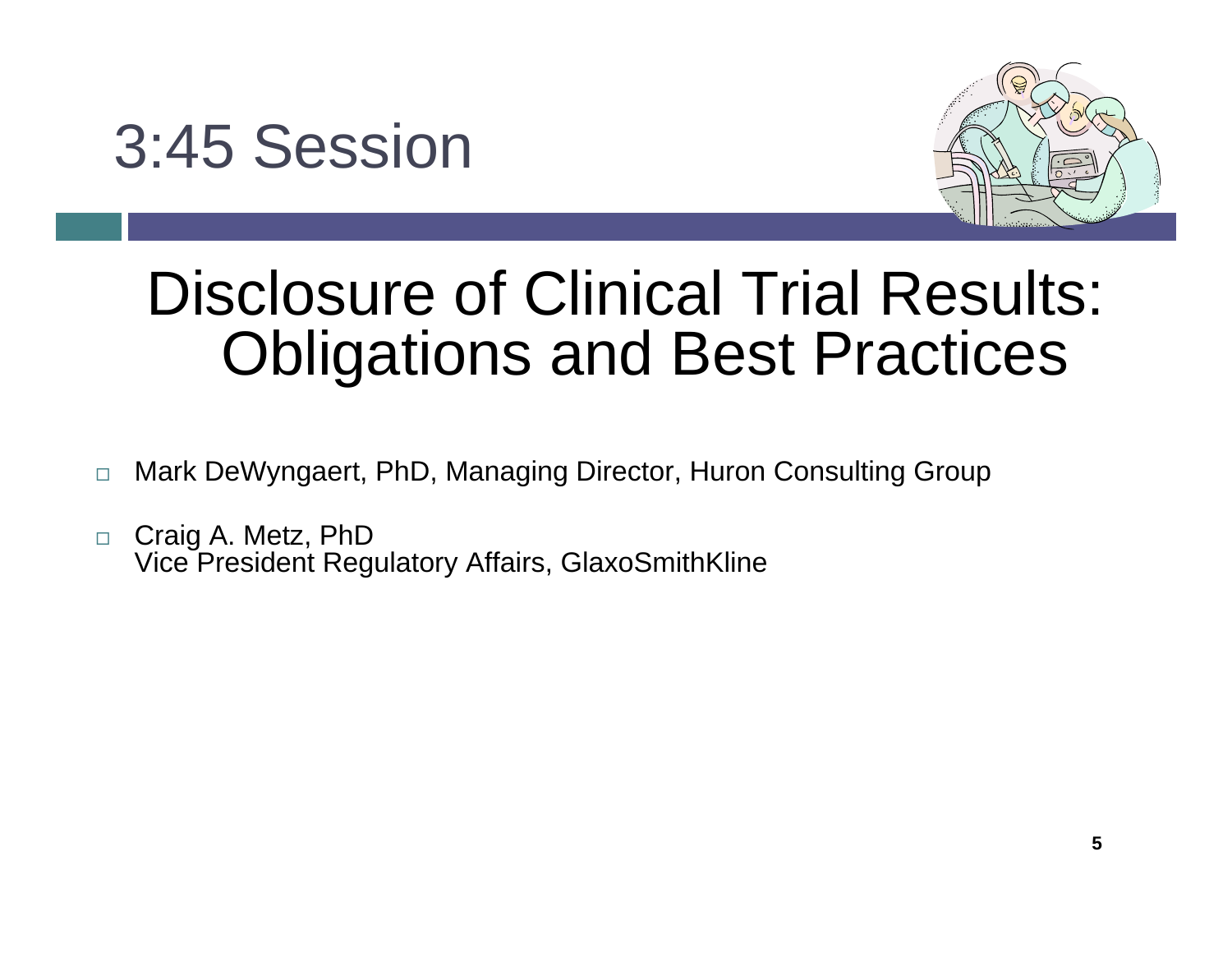



#### Disclosure of Third-Party Data: Compliance and Beyond

- $\Box$  Tony Brennan Director, Global Reporting & Monitoring, Johnson & Johnson
- $\Box$  Howard L. Dorfman, Esq. Counsel, Ropes & Gray
- $\Box$  Patricia Molino Vice President Public Affairs, Johnson & Johnson Corporate **Communications**
- $\Box$  Katie Topolewski Director, Corporate Compliance, Endo Pharmaceuticals
- $\Box$  Dave Wysocky Director, Pharmaceutical and Life Sciences Advisory Services, PricewaterhouseCoopers LLP
- $\Box$ Kris Curry

Senior Director, Health Care Compliance Operations, Johnson & Johnson **6**Pharmaceuticals Groups (Moderator)